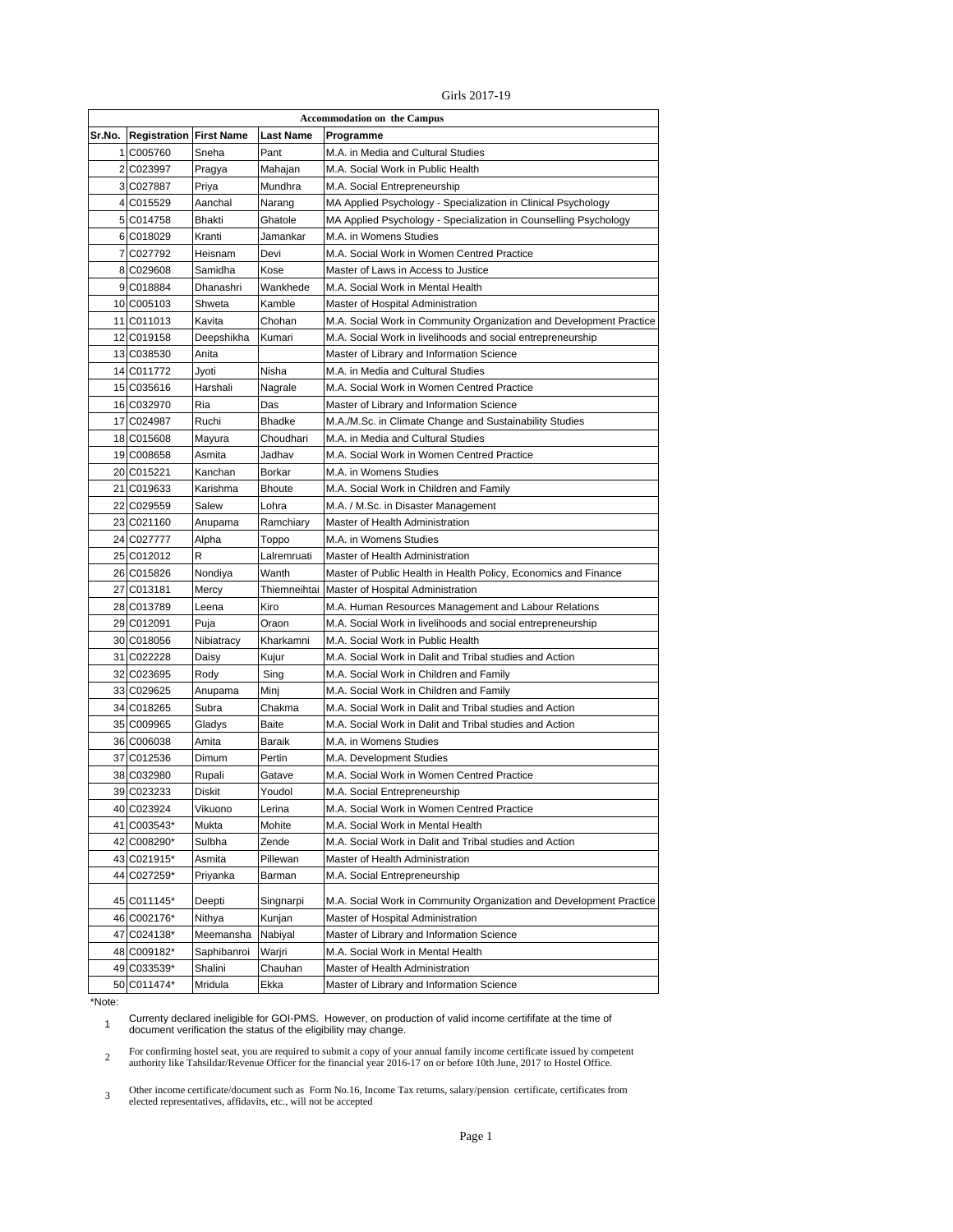|  |  | Girls (2) 2017-19 |
|--|--|-------------------|
|--|--|-------------------|

| <b>Accommodation on the Campus</b> |                                |           |                    |                                                             |
|------------------------------------|--------------------------------|-----------|--------------------|-------------------------------------------------------------|
|                                    | Sr.No. Registration First Name |           | <b>Last Name</b>   | Programme                                                   |
|                                    | 1 C018909                      | Priyanka  | Hore               | M.A. in Womens Studies                                      |
|                                    | 2 C023161                      | Nevin     | Sulthan.S.N        | M.A. Social Work in livelihoods and social entrepreneurship |
|                                    | 3 C018404                      | Ria       | Singh              | M.A. Social Work in Public Health                           |
|                                    | 4 C018019                      | Rajeswari | A V                | M.A. Social Work in Mental Health                           |
|                                    | 5 C012148                      | Gracy     | Rai                | M.A. Social Work in Children and Family                     |
|                                    | 6 C006700                      | Mary      | <b>Bosco</b>       | M.A. Social Work in Mental Health                           |
|                                    | 7 C019514                      | Shabeeba  | Nooraingana<br>kam | M.A. Social Work in Criminology and Justice                 |
|                                    | 8 C038971                      | Vaishali  | Amte               | M.A. Social Work in Public Health                           |
|                                    | 9 C015636                      | Sai Divya | Kandukuri          | M.A. in Media and Cultural Studies                          |
|                                    | 10 C027474                     | Lakshmi   | S                  | M.A. / M.Sc. in Water Policy and Governance                 |
|                                    | 11 C017072                     | Preeti    | Jangra             | M.A. in Womens Studies                                      |
|                                    | 12 C010522                     | Apurva    | Chavan             | M.A. / M.Sc. in Regulatory Governance                       |
|                                    | 13 C017539                     | Komal     | Mangar             | M.A. in Womens Studies                                      |
|                                    | 14 C009729                     | Victoria  | Vairung            | M.A. Social Work in livelihoods and social entrepreneurship |
|                                    | 15 C026700*                    | Priyanka  | kumari             | M.A. Social Work in Children and Family                     |
|                                    | 16 C019968*                    | Siya      | R                  | M.A. Social Work in Children and Family                     |
|                                    | 17 C013726*                    | Arati     | Kade               | M.A. Social Work in Dalit and Tribal studies and Action     |
|                                    | 18 C023931*                    | Vidya     | Wakchaure          | M.A. Social Work in Women Centred Practice                  |
|                                    | 19 C009529*                    | Snitha    | R                  | M.A. Social Work in Women Centred Practice                  |

**\*Note:**

1 Currenty declared ineligible for GOI-PMS. However, on production of valid income certififate at the time of document verification the status of the eligibility may change.

2 For confirming hostel seat, you are required to submit a copy of your annual family income certificate issued by competent authority like Tahsildar/Revenue Officer for the financial year 2016-17 on or before 10th June, 2017 to Hostel Office.

- 3 Other income certificate/document such as Form No.16, Income Tax returns, salary/pension certificate,
- certificates from elected representatives, affidavits, etc., will not be accepted
- 4 Students in Sr.No. 1-14 are required to pay the hostel charges on or before May 20, 2017

5 Sr.No. 15-19 are required to pay the hostel charges as soon as their certificate verification is done. Hostel charges will depend on eligibility status.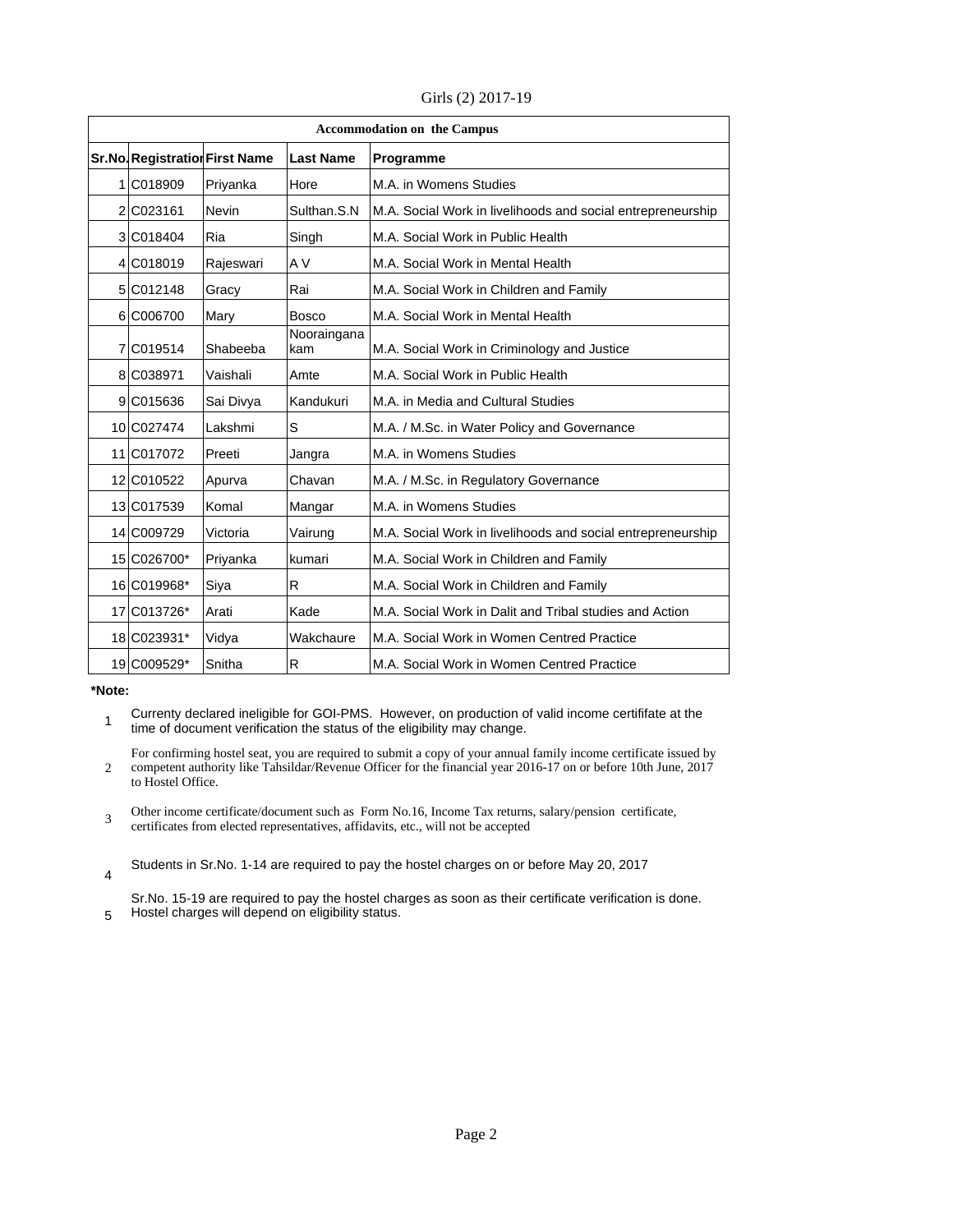Boys 2017-19

| 0. | Sr.N Registration<br>Number | <b>First Name</b>   | <b>Last Name</b> | Programme                                                              |
|----|-----------------------------|---------------------|------------------|------------------------------------------------------------------------|
|    |                             |                     |                  | <b>Accommodation in Hostel Off Campus (Surjog)</b>                     |
|    | 1 C011734                   | Snehal              | Kamble           | M.A. Development Studies                                               |
|    | 2 C024295                   | Prashant            | Kumar            | M.A. Development Studies                                               |
|    | 3 C027093                   | Shalabh             | Garhwal          | M.A. Social Work in Criminology and Justice                            |
|    | 4 C011081                   | Hardik              | Parmar           | Master of Public Health in Health Policy, Economics and Finance        |
|    | 5 C031373                   | Veer Draveen        | Kumar            | M.A. Social Work in Disability Studies and Action                      |
|    | 6 C023824                   | Rahul               | Panwar           | M.A. Social Work in Dalit and Tribal studies and Action                |
|    | 7 C000140                   | Sachin              | Ranvir           | M.A. / M.Sc. in Disaster Management                                    |
|    | 8 C013913                   | Aashish             | Dutt             | M.A. Social Entrepreneurship                                           |
|    | 9 C021248                   | Ram                 | Gaikwad          | M.A. Social Work in Dalit and Tribal studies and Action                |
|    | 10 C001324                  | Monesh              | Mehra            | M.A. Social Entrepreneurship                                           |
|    | 11 C014213                  | Gajraj              | Solankee         | M.A. Social Work in Dalit and Tribal studies and Action                |
|    | 12 C023074                  | Ajay                | Khairkar         | M.A. Social Work in Dalit and Tribal studies and Action                |
|    | 13 C024335                  | Pramol              | Labade           | M.A. Social Work in Criminology and Justice                            |
|    | 14 C017238                  | Kumar<br>Shashikant | Gautam           | M.A. / M.Sc. in Regulatory Governance                                  |
|    | 15 C014947                  | Rahul               | Pokharikar       | M.A. Social Work in livelihoods and social entrepreneurship            |
|    | 16 C033358                  | Ashish              | Bansal           | M.A. Social Work in Children and Family                                |
|    |                             |                     |                  |                                                                        |
|    | 17 C009439                  | Bhupendra           | Singh            | M.A. Social Work in Community Organization and Development<br>Practice |
|    | 18 C020521                  | Sanket              | Wairagade        | M.A. / M.Sc. in Water Policy and Governance                            |
|    | 19 C020222                  | Rajnesh             | Kumar            | Master of Public Health in Social Epidemiology                         |
|    | 20 C001323                  | Rajib               | Debangshi        | M.A. Social Work in livelihoods and social entrepreneurship            |
|    | 21 C003261                  | Vishnu              | Malviya          | M.A. Social Work in Children and Family                                |
|    | 22 C019156                  | Monidip             | Mondal           | M.A. Development Studies                                               |
|    | 23 C010572                  | Jyotirao            | Wankhede         | M.A./M.Sc. in Climate Change and Sustainability Studies                |
|    | 24 C024357                  | Vijendra            | Kumar            | M.A. Social Work in Dalit and Tribal studies and Action                |
|    | 25 C000325                  | Mayuresh            | Jagtap           | M.A. Social Work in Children and Family                                |
|    | 26 C032939                  | Dhananjay           | Khandagale       | M.A. in Womens Studies                                                 |
|    | 27 C025287                  | Satishkumar         | Makadiya         | M.A. Social Work in Dalit and Tribal studies and Action                |
|    | 28 C006985                  | Vaibhav             | Meshram          | M.A. Development Studies                                               |
|    | 29 C032316                  | Pradeep             | Kamble           | M.A. Social Work in Criminology and Justice                            |
|    | 30 C004163                  | Saroj               | Kumar            | Master of Laws in Access to Justice                                    |
|    | 31 C020207                  | Neeraj              | <b>Bunkar</b>    | M.A. Social Work in Dalit and Tribal studies and Action                |
|    | 32 C003331                  | Tarun               | Bagade           | M.A. / M.Sc. in Regulatory Governance                                  |
|    | 33 C005902                  | Julius              | Hansda           | M.A. / M.Sc. in Disaster Management                                    |
|    | 34 C024407                  | Nion                | Mushahary        | Master of Laws in Access to Justice                                    |
|    | 35 C025375                  | Jerpula             | Pavankumar       | Master of Public Health in Health Policy, Economics and Finance        |
|    | 36 C023253                  | L                   | Isaac            | M.A./M.Sc. in Climate Change and Sustainability Studies                |
|    | 37 C025040                  | Aamir               | Sohail           | M.A. Social Work in Criminology and Justice                            |
|    | 38 C005146                  | Lk                  | Anal             | Master of Library and Information Science                              |
|    | 39 C036912                  | Henry               | Mosahary         | Master of Library and Information Science                              |
|    | 40 C012254                  | Biju                | Narzary          | Master of Library and Information Science                              |
|    | 41 C009632                  | Bigrai              | Narzari          | M.A. Social Entrepreneurship                                           |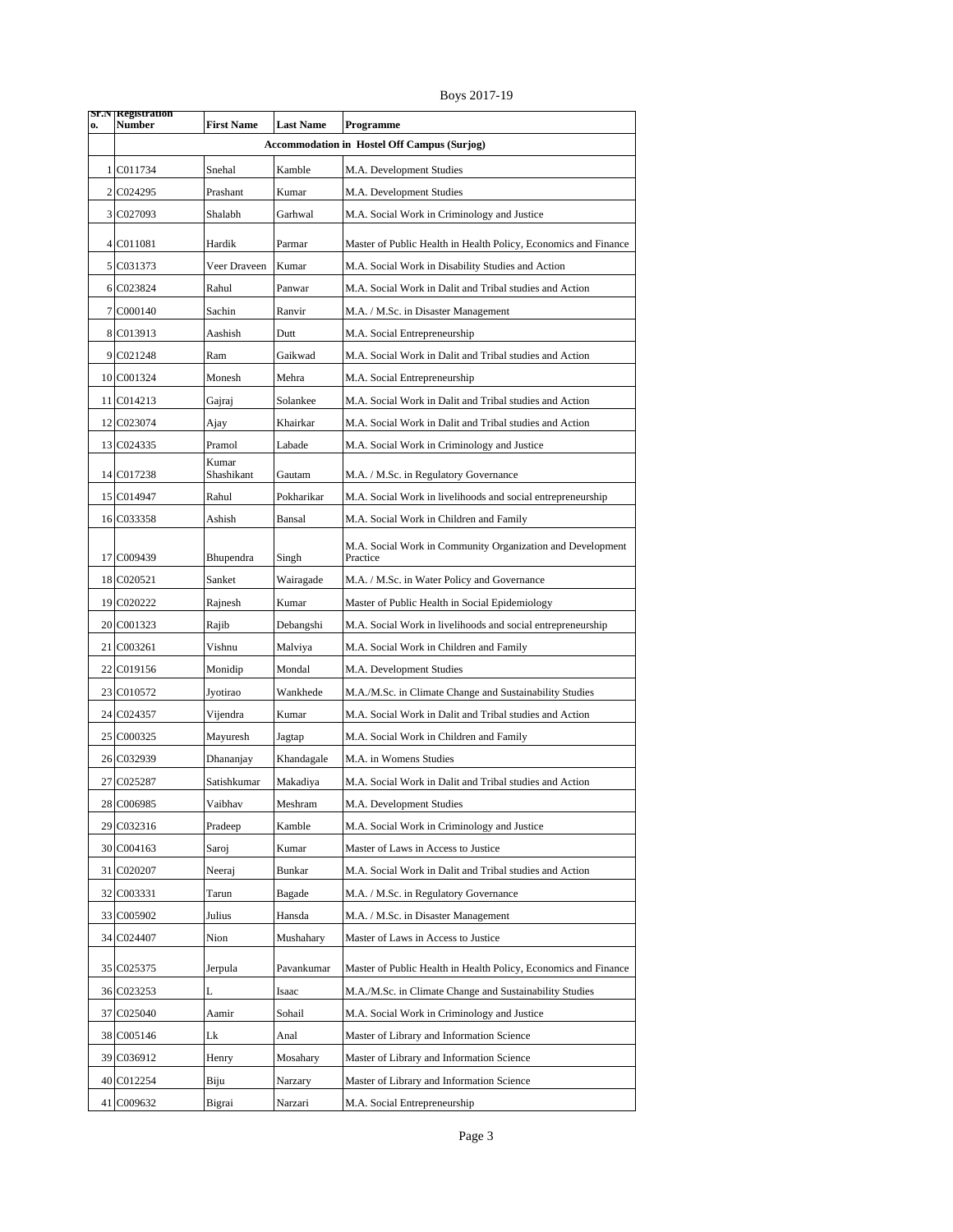Boys 2017-19

| 42 C002485*                                         | Akshay            | Chauhan    | M.A. Human Resources Management and Labour Relations                   |  |  |
|-----------------------------------------------------|-------------------|------------|------------------------------------------------------------------------|--|--|
| 43 C017320*                                         | Ankush            | Bhagat     | M.A. / M.Sc. in Disaster Management                                    |  |  |
| 44 C014721*                                         | Subodh            | Wasnik     | M.A. in Media and Cultural Studies                                     |  |  |
| 45 C016415*                                         | Charan Tej        | Gangavath  | Master of Public Health in Social Epidemiology                         |  |  |
| 46 C010246                                          | Ashraf            | Ashraf     | M.A. Social Work in Criminology and Justice                            |  |  |
| 47 C019268                                          | Udit              | Raj        | M.A. Social Entrepreneurship                                           |  |  |
| 48 C022399                                          | Vishal            | Kadu       | Master of Hospital Administration                                      |  |  |
| 49 C036421                                          | Salman            | Zaheer     | M.A. / M.Sc. in Disaster Management                                    |  |  |
| 50 C002744                                          | Binayak<br>Prasad | Sahu       | M.A. Development Studies                                               |  |  |
| 51 C006462                                          | Chandra           | Ranjan     | M.A. Development Studies                                               |  |  |
| 52 C022190                                          | Mohammad          | Moin       | Master of Library and Information Science                              |  |  |
| 53 C026863                                          | Anas              | Raheem     | M.A./M.Sc. in Climate Change and Sustainability Studies                |  |  |
| 54 C020606                                          | Ashish            | Supase     | Master of Public Health in Health Policy, Economics and Finance        |  |  |
| 55 C010345                                          | Anshuman          | Kishore    | M.A. / M.Sc. in Water Policy and Governance                            |  |  |
| 56 C009564                                          | Vaibhav           | Kolhe      | M.A. Social Work in Disability Studies and Action                      |  |  |
| 57 C009919                                          | Akash             | Patil      | M.A. Social Work in Children and Family                                |  |  |
| 58 C020555                                          | Sandeep           | Gupta      | Master of Laws in Access to Justice                                    |  |  |
| 59 C038485                                          | Azam              | Ansari     | M.A. Social Work in Community Organization and Development<br>Practice |  |  |
| 60 C012171                                          | Shahroz           | Lari       | M.A. / M.Sc. in Disaster Management                                    |  |  |
| 61 C026987                                          | Krishna           | Gopal      | M.A. / M.Sc. in Water Policy and Governance                            |  |  |
| 62 C009830                                          | Shvam             | Bahadur    | M.A. Social Work in livelihoods and social entrepreneurship            |  |  |
| 63 C028120                                          | Sonu              | Sahu       | Master of Health Administration                                        |  |  |
| 64 C021457                                          | Fasalu            | Rahman O.P | M.A. Social Work in livelihoods and social entrepreneurship            |  |  |
| 65 C017354                                          | Ratnadeep         | Baruah     | M.A. Social Entrepreneurship                                           |  |  |
| 66 C006880                                          | Md Arman          | Danish     | Master of Health Administration                                        |  |  |
| 67 C001328                                          | Kunal             | Kumar      | M.A. / M.Sc. in Disaster Management                                    |  |  |
| 68 C005287                                          | Omkar             | Shinde     | Master of Hospital Administration                                      |  |  |
| <b>Accommodation in Hostel Off the Campus (RCF)</b> |                   |            |                                                                        |  |  |
| 1 C023122                                           | Mohammad          | Nizam      | Master of Library and Information Science                              |  |  |
| 2 C027728                                           | Praveen           | Kumar      | M.A. Human Resources Management and Labour Relations                   |  |  |